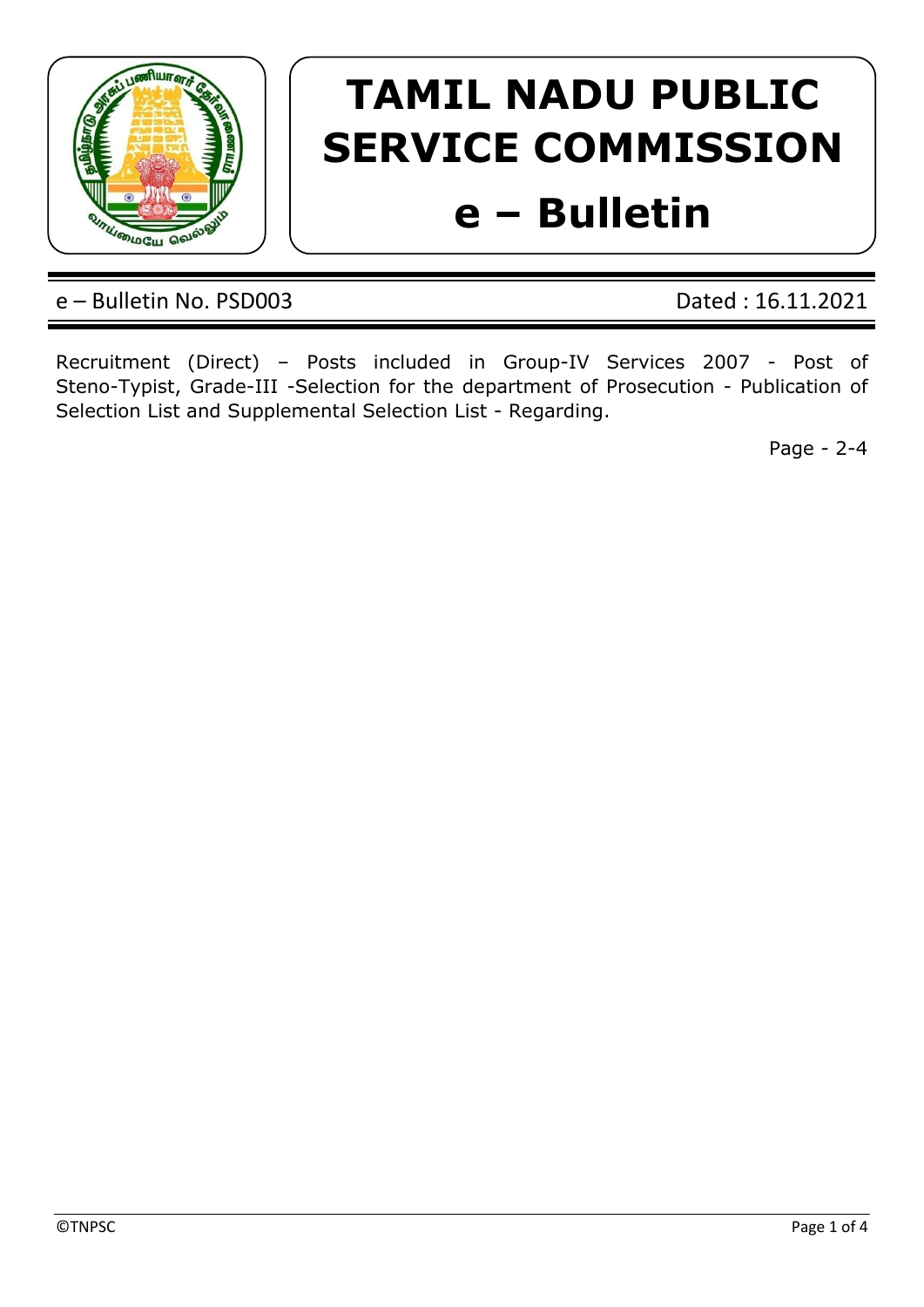#### **C.NO.3207/PSD-C3/2009**

#### **TAMIL NADU PUBLIC SERVICE COMMISSION**

LIST OF CANDIDATES SELECTED PROVISIONALLY FOR APPOINTMENT BY DIRECT RECRUITMENT TO THE POST OF STENO TYPIST, GRADE III IN THE TAMIL NADU MINISTERIAL SERVICE INCLUDED IN GROUP IV SERVICES, 2007 ARRANGED IN THE ORDER IN WHICH APPOINTMENTS SHOULD BE MADE

| UNIT: PROSECUTION DEPARTMENT |                                 |                         |                                                                                                                             |                                                                                             |  |  |
|------------------------------|---------------------------------|-------------------------|-----------------------------------------------------------------------------------------------------------------------------|---------------------------------------------------------------------------------------------|--|--|
| SL.                          | <b>TURN</b>                     | <b>ORDER OF</b>         | <b>NAME &amp; ADDRESS OF THE</b>                                                                                            | D.O.B/                                                                                      |  |  |
| <b>NO</b>                    |                                 | <b>ROTATION</b>         | <b>CANDIDATE</b>                                                                                                            | QUALIFN.                                                                                    |  |  |
| $1ST$ ROTATION               |                                 |                         |                                                                                                                             |                                                                                             |  |  |
| $\mathbf{1}$                 | 1 <sup>ST</sup> TURN            | GT(G)<br><b>BC-OBCM</b> | TMT/SELVI. MUTHULAKSHMI S (@)<br>5/3D MADATHU STREET,<br>ARUNACHALPURAM,<br>ARIYANAYAGIPURAM PO,                            | 02.10.1974<br><b>HSC</b><br>$TW(T)-Sr$<br>$TW(E)-Sr$                                        |  |  |
|                              |                                 |                         | SANKARANKOIL TK,<br>TIRUNELVELI DIST,<br>PINCODE: 627 862                                                                   | $SH(T)$ -Sr<br>$SH(E)-Sr$                                                                   |  |  |
| 2                            | 2 <sup>ND</sup> TURN            | SC(G)                   | TMT/SELVI. CHITRA S<br>D/O. S.SARGUNAM,<br>PANGAL MAIN ROAD,<br>SOORAMANGALAM,<br>THIRUKKUVALAI TK,<br>NAGAI DIST - 610 201 | 07.05.1980<br><b>HSC</b><br>$TW(T)-Sr$<br>$TW(E)-Sr$<br>$SH(T)$ -Sr<br>$SH(E)-Jr$           |  |  |
|                              | $\overline{3}^{\text{RD}}$ TURN | MBC/DC(G)               | <b>NO CANDIDATE</b>                                                                                                         |                                                                                             |  |  |
|                              | 4 <sup>TH</sup> TURN            | BC-OBCM(G)              | <b>NO CANDIDATE</b>                                                                                                         |                                                                                             |  |  |
|                              | 5 <sup>TH</sup> TURN            | GT(W)(DW)               | <b>NO CANDIDATE</b>                                                                                                         |                                                                                             |  |  |
| $\overline{3}$               | 6 <sup>TH</sup> TURN            | SC(W)(DW)               | TMT/SELVI. SOBIYA N<br>17 BHAGAVATHY AMMAN KOIL ST,<br>VILVA NAGAR,<br>CUDDALORE,<br>PICODE: 607 001                        | 20.01.1984<br><b>HSC</b><br>$TW(T)-Sr$<br>$TW(E)-Sr$<br>$SH(T)$ -Sr<br>$SH(E)-Jr$<br>Non DW |  |  |

(@) BACKWARD CLASS CANDIDATE SELECTED AGAINST GENERAL TURN NOTE: THE SELECTION IS PROVISIONAL SUBJECT TO THE RESULT OF THE W.P.S RELATING TO THIS RECRUITMENT PENDING ON THE FILES OF THE HON'BLE HIGH COURT, MADRAS/MADURAI BENCH OF MADRAS HIGH COURT.

TAMIL NADU PUBLIC SERVICE COMMISSION SD/- RAMESH CHAND MEENA, I.A.S., CHENNAI – 600 006. (SECRETARY) DATED: 15.07.2009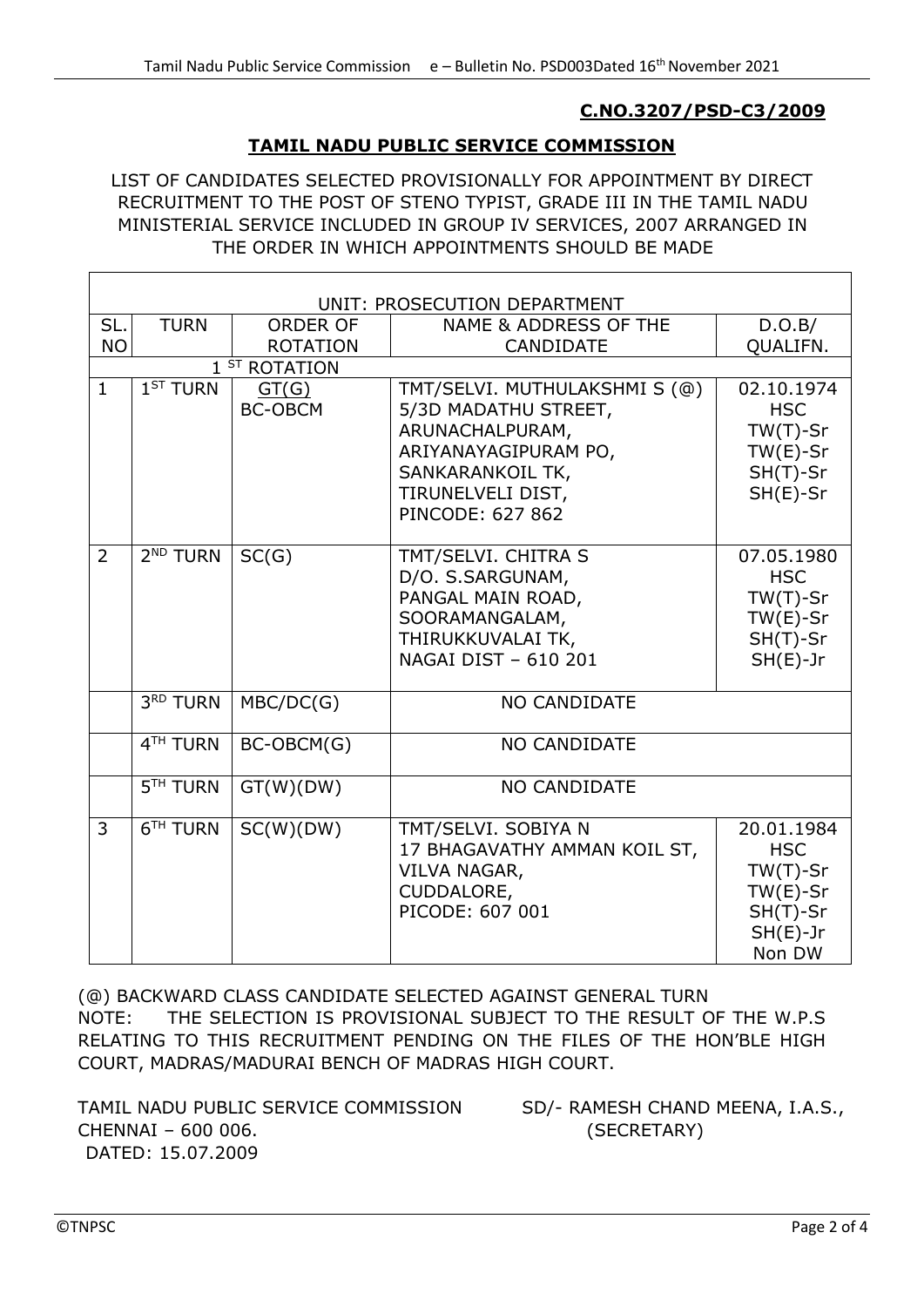#### **C.NO.3207/PSD-C3/2009**

## **TAMIL NADU PUBLIC SERVICE COMMISSION**

LIST OF A CANDIDATE SELECTED PROVISIONALLY FOR APPOINTMENT BY DIRECT RECRUITMENT TO THE POST OF STENO TYPIST, GRADE III IN THE TAMIL NADU MINISTERIAL SERVICE INCLUDED IN GROUP IV SERVICES, 2007 ARRANGED IN THE ORDER IN WHICH APPOINTMENTS SHOULD BE MADE

| UNIT: PROSECUTION DEPARTMENT |                                        |                                                                                                                 |                                                                              |  |  |  |  |
|------------------------------|----------------------------------------|-----------------------------------------------------------------------------------------------------------------|------------------------------------------------------------------------------|--|--|--|--|
| <b>TURN</b>                  | <b>ORDER</b><br>OF.<br><b>ROTATION</b> | NAME & ADDRESS OF THE<br><b>CANDIDATE</b>                                                                       | D.O.B/<br>QUALIFN.                                                           |  |  |  |  |
| 1 <sup>ST</sup> ROTATION     |                                        |                                                                                                                 |                                                                              |  |  |  |  |
| 4 <sup>TH</sup> TURN         | $BC-OBCM(G)$<br>BC(W)                  | SELVI. SARASWATHI D,<br>D/O. T.DEVARAJAN,<br>PLOT NO.42,<br>VIGNESH NAGAR,<br>TOLGATE,<br>KANCHIPURAM - 631 501 | 04.05.1979<br>M.A<br>$TW(T)$ -Sr<br>$TW(E)-Sr$<br>$SH(T)$ -Sr<br>$SH(E)$ -Sr |  |  |  |  |

NOTE: THE SELECTION IS PROVISIONAL SUBJECT TO THE RESULT OF THE W.P.S RELATING TO THIS RECRUITMENT PENDING ON THE FILES OF THE HON'BLE HIGH COURT, MADRAS/MADURAI BENCH OF MADRAS HIGH COURT.

TAMIL NADU PUBLIC SERVICE COMMISSION SD/- ANIL MESHRAM, I.A.S., CHENNAI – 600 006. SECRETARY(I/C)/CONTROLLER

OF EXAMNIATIONS

DATED: 11.01.2010

 $\mathsf{r}$